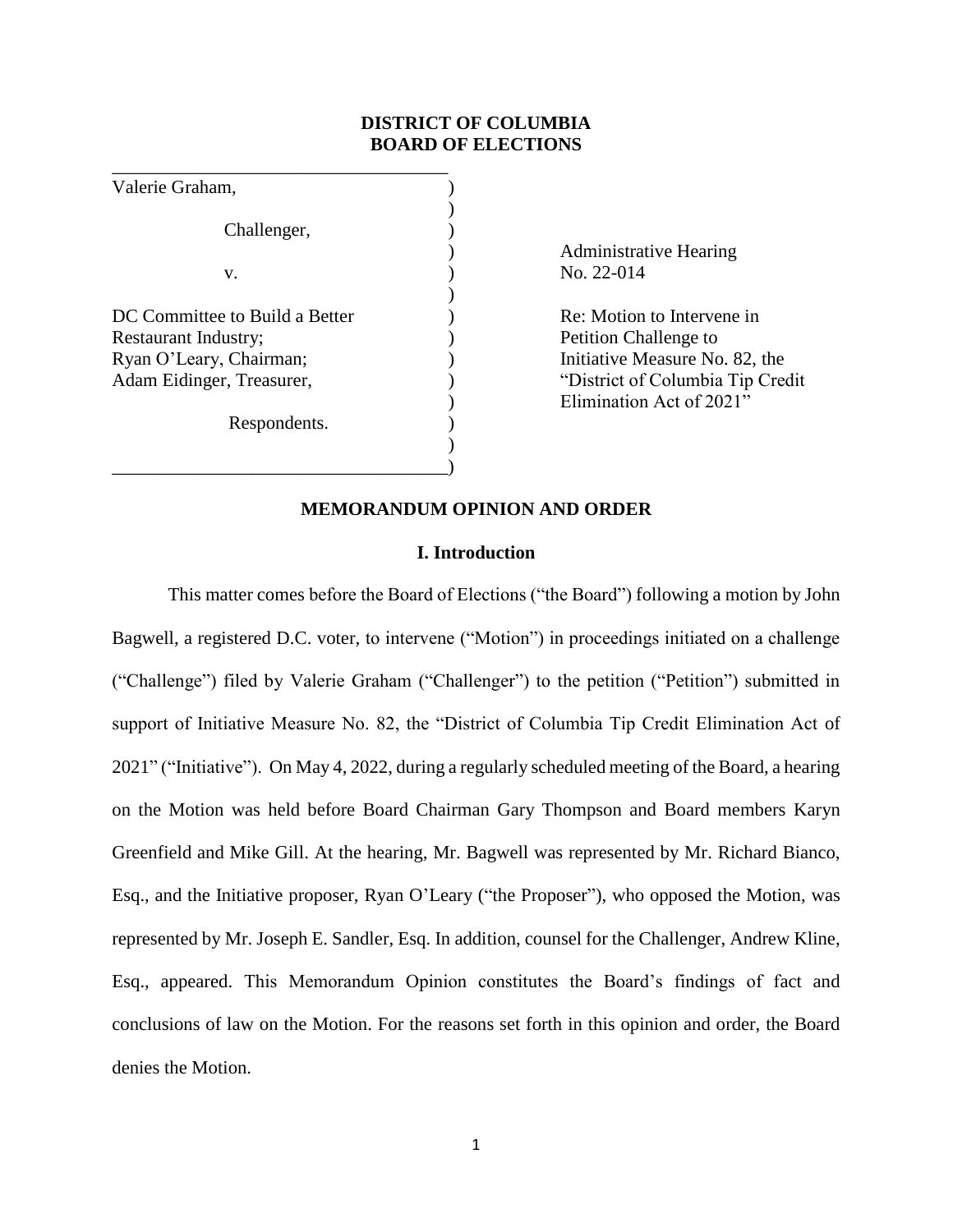### **II. Background**

On June 22, 2021, the Proposer submitted the Initiative along with supporting information and documents to the Board. On August 26, 2021, the Board held a hearing to determine whether the Initiative met proper subject requirements specified in the law<sup>1</sup>, and on August 31, 2021, the Board issued a decision finding that it did. On September 20, 2021, the Board formulated the short title and summary statement for the Initiative with input from interested parties.<sup>2</sup>

On October 1, 2021, the formulations for the Initiative were published in the District of Columbia Register for a 10-day challenge period.<sup>3</sup> As there were no challenges to the formulations, they were deemed accepted.<sup>4</sup> On October 13, 2021, the Board issued the Petition with the accepted formulations to the Proposer. The Proposer then had 180 days, beginning on October 14, 2021, to circulate the Petition to obtain the requisite number of signatures for ballot access. Specifically, the Petition needed to contain the valid signatures of at least five percent of all registered District voters, including five percent of the registered voters in at least five of the District's eight wards.<sup>5</sup>

On February 22, 2022, the Proposer filed the Petition, which contained 33,228 signatures. Based on a preliminary review, the Petition was accepted. Three days after the Petition was filed, it was posted for a minimum 10-day review and challenge period (3 D.C.M.R. § 1006.1). Because

<sup>&</sup>lt;sup>1</sup> D.C. Official Code § 1-1001.16(b).

<sup>2</sup> D.C. Official Code § 1-1001.16(c).

<sup>3</sup> D.C. Official Code § 1-1001.16(d)(2)(B)(I); 68 D.C. Reg. 10431 (Oct. 1, 2021).

<sup>4</sup> D.C. Official Code § 1-1001.16(e)(2).

<sup>&</sup>lt;sup>5</sup> See D.C. Official Code § 1-1001.16(i)-(j). The number of registered voters used to determine whether an initiative petition meets the qualifying percentage and ward distribution requirements (*i.e.*, the denominator) is the "latest official count" of registered voters issued 30 or more days prior to the submission of the signatures for that petition. *Id.* In the case of the Petition, the latest official count was issued on December 31, 2021 ("the December 31, 2021 Report") and published in the District of Columbia Register on January 21, 2022.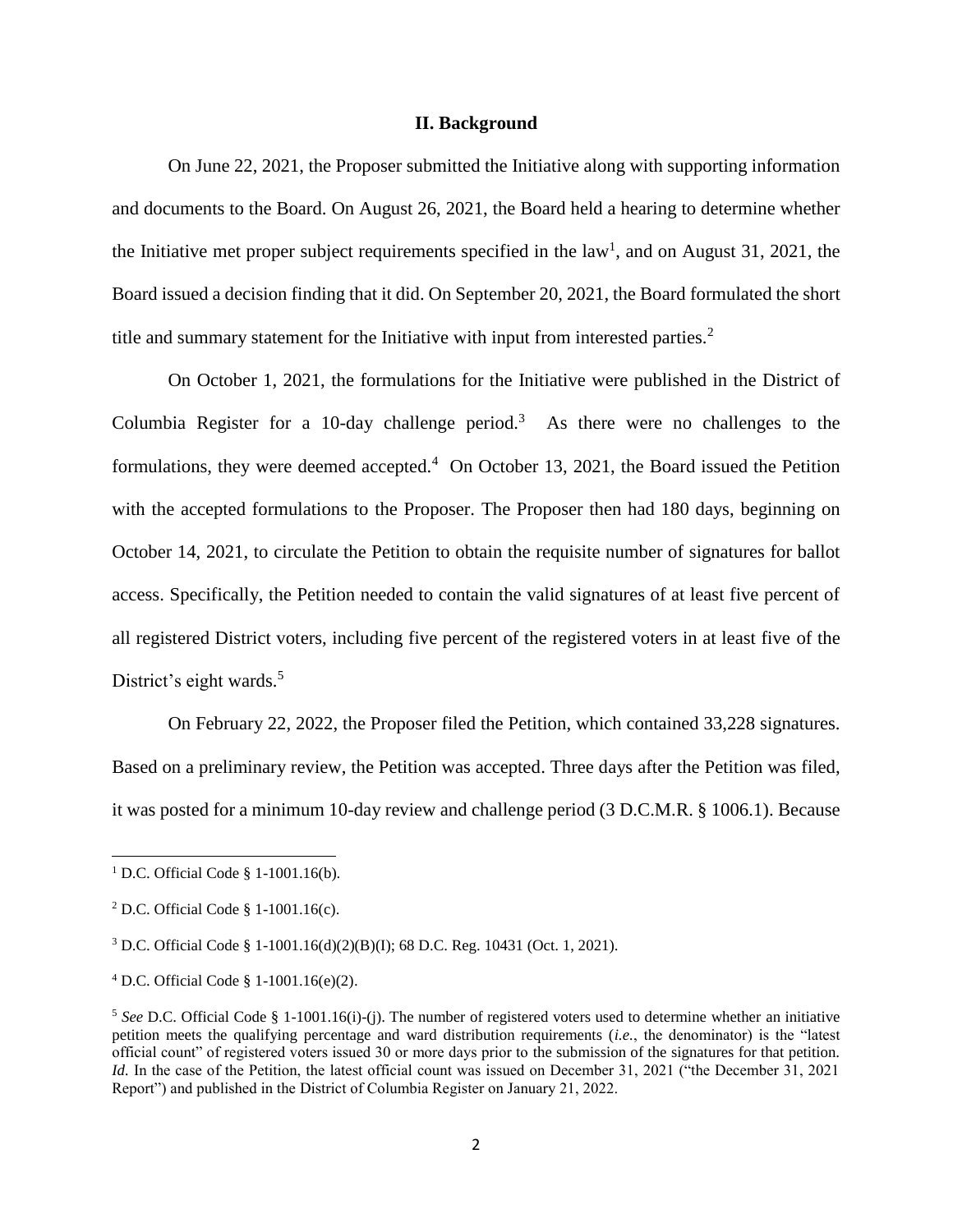the last day of the 10-day challenge period fell on a Sunday, the Board accepted challenges to the Petition through the close of business on the eleventh day, Monday, March 7, 2022.

On March 7, 2022, the Challenge was timely filed. The Challenge asserted that the Petition does not contain valid signatures from at least five percent of the registered voters in Wards 2, 5, 7, and 8 (Challenge at p. 3, ¶14), and therefore does not meet the statutory requirement that it must contain the signatures of at least five percent of the registered voters in at least five of the District's eight wards. For this reason, according to the Challenge, the Initiative cannot be placed on the ballot.

Concurrent with and after the 10-day review and challenge period, the Board was conducting a 30-day petition verification process to determine whether or not the number of valid signatures on the Petition met the qualifying percentage and ward distribution requirements necessary for it to achieve ballot access.<sup>6</sup> On March 24, 2022, the end of the 30-day process, the Board held a Special Meeting to issue a report on the status of the process. At the meeting, Executive Director Monica H. Evans reported that the Petition contained 26,935 valid signatures, and was thus able to proceed to the random sample signature verification stage of the verification process. She then reported that, based upon the random sample signature verification process to that point in time, the Petition showed acceptance for Wards 1, 3, and 4 (with 95% confidence), rejection for Wards 5, 7, and 8 (for lack of the requisite valid signatures), and "no decision" for Wards 2 and 6 (for lack of achieving a 95% confidence level one way or the other). In accordance with the Board's regulations, the Board moved to draw additional samples of 100 and 150 signatures for verification for Wards 2 and 6 so that a final 95% confidence determination could be reached with respect to those wards. Accordingly, the Board adjourned the meeting until 3:00

<sup>6</sup> D.C. Official Code § 1-1001.16(o).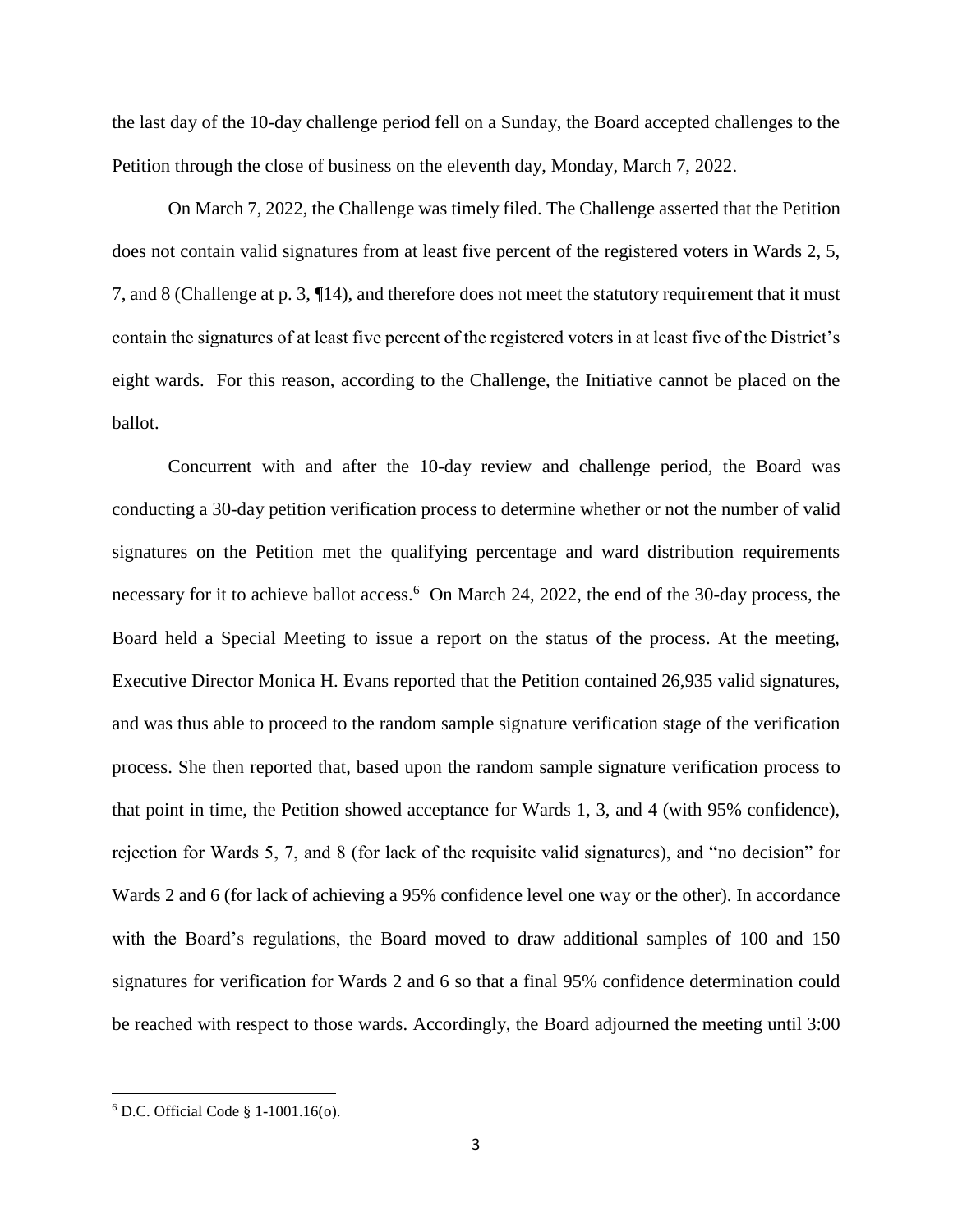pm when it was expected that the verification process for Wards 2 and 6 would be completed.

When the meeting resumed, Executive Director Evans reported that the signatures for Ward 2 had been verified at a 95% confidence level, but that further sampling and testing of Ward 6 was necessary to reach a 95% conclusive result. She recommended that a sample of 150 additional signatures from Ward 6 be drawn for verification so that a 95% confident acceptance or rejection could be reached for Ward 6. The Board accepted the recommendation, and the meeting was adjourned again until 5:30 pm.

Upon reconvening, Executive Director Evans reported that the signatures in Ward 6 still could not be verified to a 95% level of confidence. Based on consultations with the Office of Planning's Data Management Division ("DMD"), she advised that further random samples could be pulled and tested until a conclusive result could be reached, but that it was unlikely that the process would be concluded that day, if at all. She also reported that the DMD had recommended that, alternatively, the Board could process all 4656 valid signatures in Ward 6 (in lieu of the random sampling process) to determine if there are enough valid signatures to meet the 95% level of confidence.

While recognizing that the statute requires a decision regarding the Petition's numerical sufficiency within 30 days of its acceptance, the Board noted that its regulations also require that the review process result in a final up or down determination as to whether the Petition should be accepted or rejected. Despite best efforts, that final determination could not be reached within the 30-day timeframe. Faced with the unprecedented likelihood that continued random sampling even of progressively larger sample sizes would, for statistical reasons related to the narrow margin of signatures over the number required for Ward 6, also generate inconclusive results, the Board ordered that the entire universe of valid signatures for Ward 6 be reviewed for signature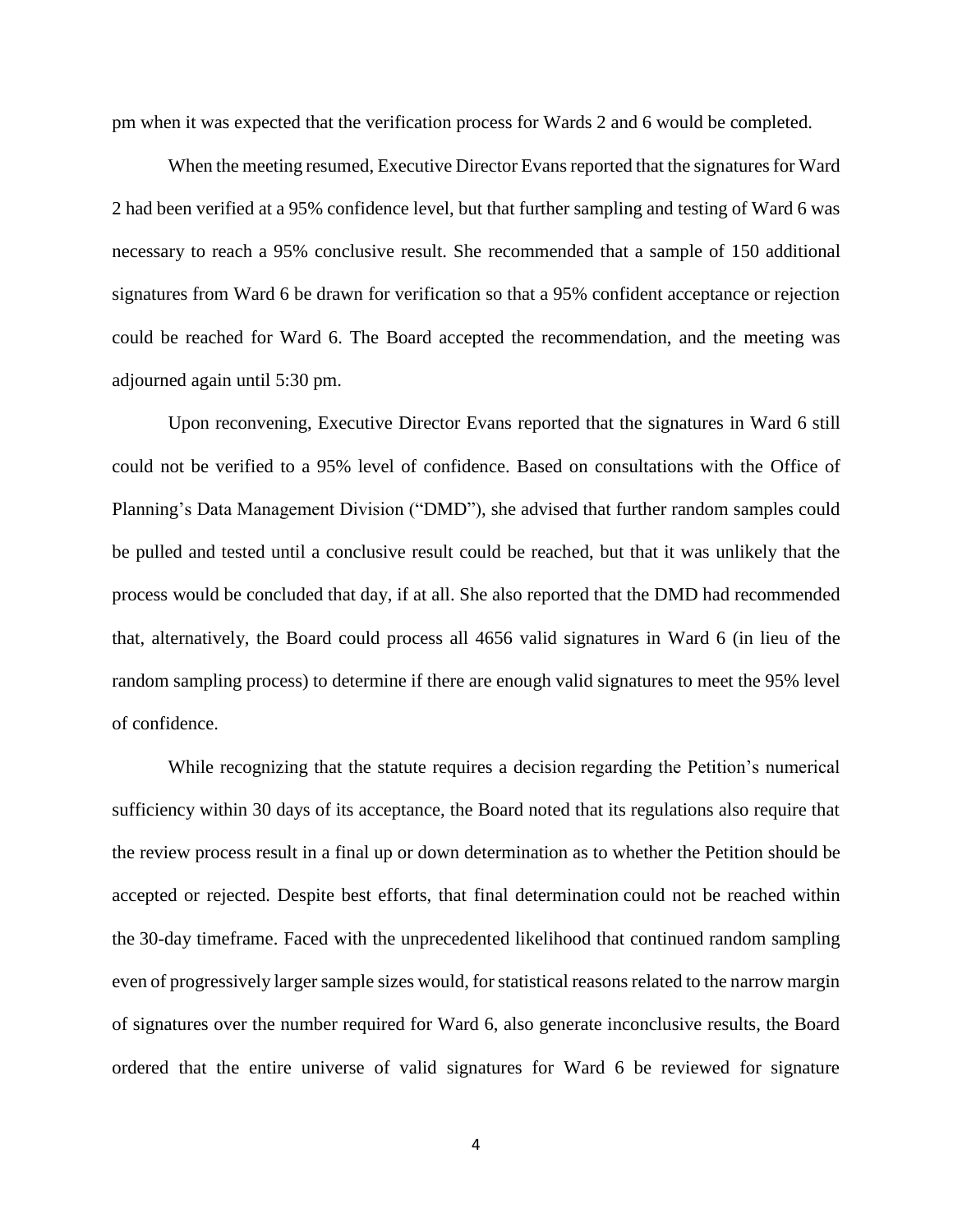authentication. Acknowledging the time-consuming nature of this process, the Board emphasized the importance of conducting a complete signature verification review for Ward 6 to establish a conclusive final answer for Ward 6 and thus the Petition as a whole.

On March 28, 2022, a hearing on the Challenge was held before the Board. At this hearing, the Challenger and the Proposer, both of whom appeared and were represented by counsel, stipulated that the sole remaining issue to be adjudicated with respect to the Challenge was the sufficiency of the Petition as to Ward 2, and agreed to defer consideration of the Challenge as to Ward 2 pending the outcome of the signature authentication for Ward  $6.7$ 

Also on March 28, 2022, a few hours before the hearing on the Challenge was to commence, counsel for Mr. Bagwell emailed the Motion to the Board's General Counsel. The Motion states that Mr. Bagwell was denied his right as a voter to access and review the Petition based on the fact that he, relying on the Board's weekday business hours as posted on its website, attempted to access the Board's offices at 8:15 a.m. on Sunday, March 6, 2022, the  $10<sup>th</sup>$  day of the challenge period, but found the office closed.<sup>8</sup> The Motion further states that Mr. Bagwell called the Board's offices upon finding it closed and left a message, and that the Board's staff did not respond to the message to inform him that the office had opened and that he could return to review the Petition. The Motion also states that Mr. Bagwell was offered the opportunity to review an electronic copy of the Petition, but such copy was not provided to him until after the close of business on March 7, 2022 when the challenge period had concluded. There is no indication in the

<sup>&</sup>lt;sup>7</sup> Given that (1) the Challenge was based on insufficient valid signatures in Wards 2, 5, 7, and 8, but did not challenge Ward 6, and (2) the Board review concurred in the petition's insufficiency as to Wards 5, 7, and 8, the need to consider the Challenge's claims of invalid signatures in Ward 2 could become moot depending on the Board's resolution of Ward 6.

<sup>&</sup>lt;sup>8</sup> Neither the election statute nor its supporting regulations prescribe the specific daily opening and closing hours that the Board must keep during weekends for the 10-day challenge period.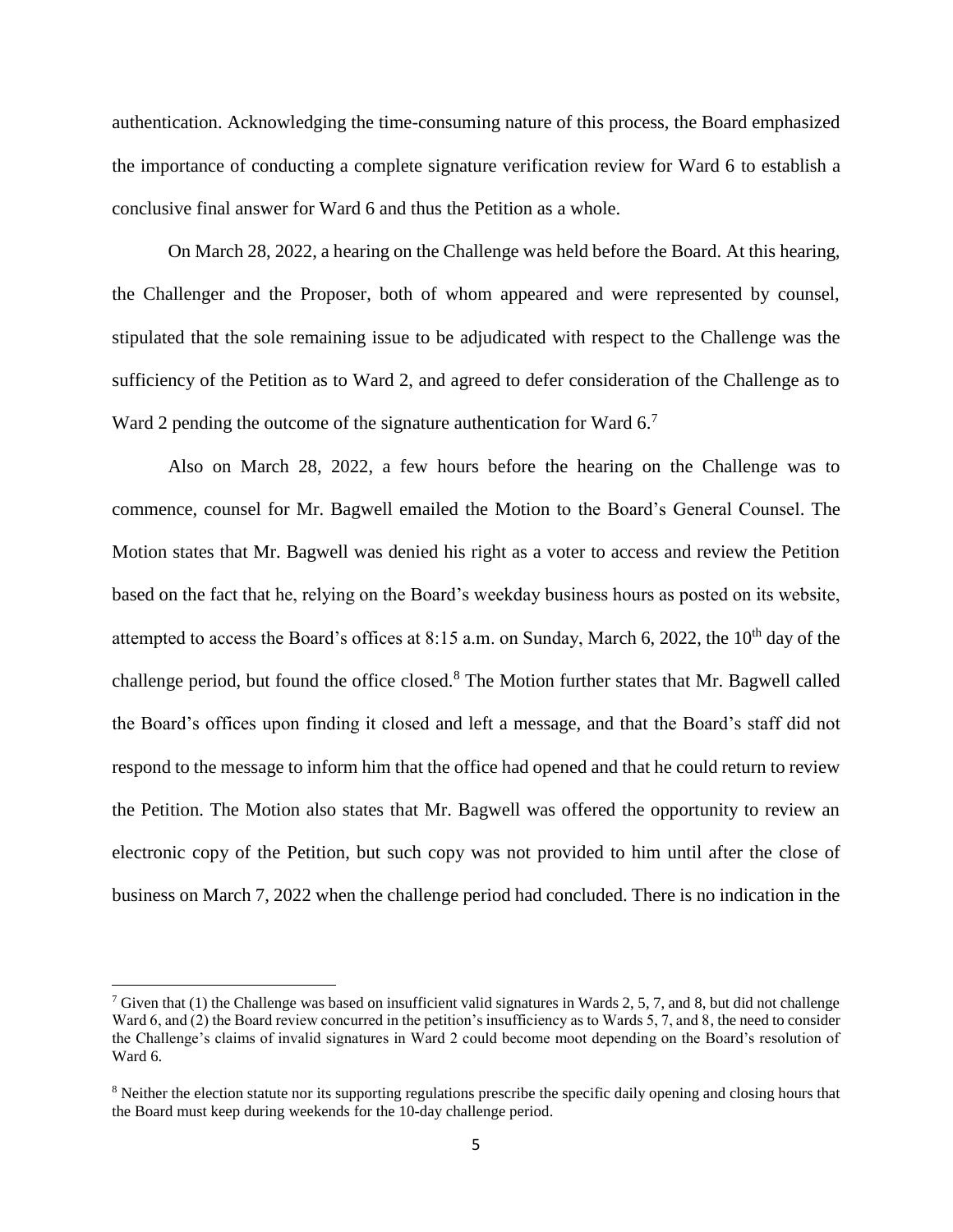Motion that Mr. Bagwell visited the Board's offices on Monday, March 7, 2022 - the last day of the challenge period – or on any other day during the challenge period.

According to the Motion, Mr. Bagwell was aware of the efforts of the Challenger, and had sought access to the Petition so that he could search for additional Petition defects to supplement the Challenge. The Motion asserts that supplementing the Challenge was important given the narrow margin of signatures needed to validate the Petition. Attached to the Motion was a letter dated March 7, 2022 from Mr. Bagwell's counsel to Executive Director Evans in which Mr. Bagwell's counsel makes allegations regarding efforts by Mr. Bagwell and his counsel to review the Petition on Sunday, March 6,  $2022<sup>9</sup>$ . The Motion claims that the purpose of the letter was to demand an opportunity to review the Petition for a consecutive 10-day challenge period.

While presented as an intervention request, the Motion seeks not only intervenor status for Mr. Bagwell, but also essentially equitable relief in the form of re-opening of the challenge period for another ten days. It states that there would be no prejudice from granting intervention because the Petition had not yet been certified and in light of the time before the primary and general elections.

On April 4, 2022, counsel for the Proposer filed an opposition ("Opposition") to the Motion. The Opposition asserts that the Motion does not satisfy the Board's regulation at 3

<sup>&</sup>lt;sup>9</sup> The letter states that, because the Board's website stated that the Board's hours of operations are "Monday through Friday" from 8:15 a.m. to 4:15 p.m., he and his client decided that they would visit the Board's offices early Sunday morning. Mr. Bagwell's counsel did not attempt to contact the Board's staff before close of business on Friday (or even Saturday) about reviewing the petition on Sunday. According to counsel, he arrived with his client at the Board's offices at 8:20 a.m. on Sunday March 6 (the day before the 10-day review period closed), with the intention of reviewing the petition signatures and, if merited, pursuing a challenge. The two found the office building closed and they ascertained from a security guard that no Board staff were in the building. As described by Mr. Bagwell's counsel, the two waited until about 8:30 a.m. and, after observing no one entering or exiting, left. The motion to intervene elaborates that the Board's General Counsel responded to Mr. Bagwell's counsel's letter via email to explain that staff were present on Sunday March 6 and that the office hours posted on the Board's website applied only to Monday to Friday.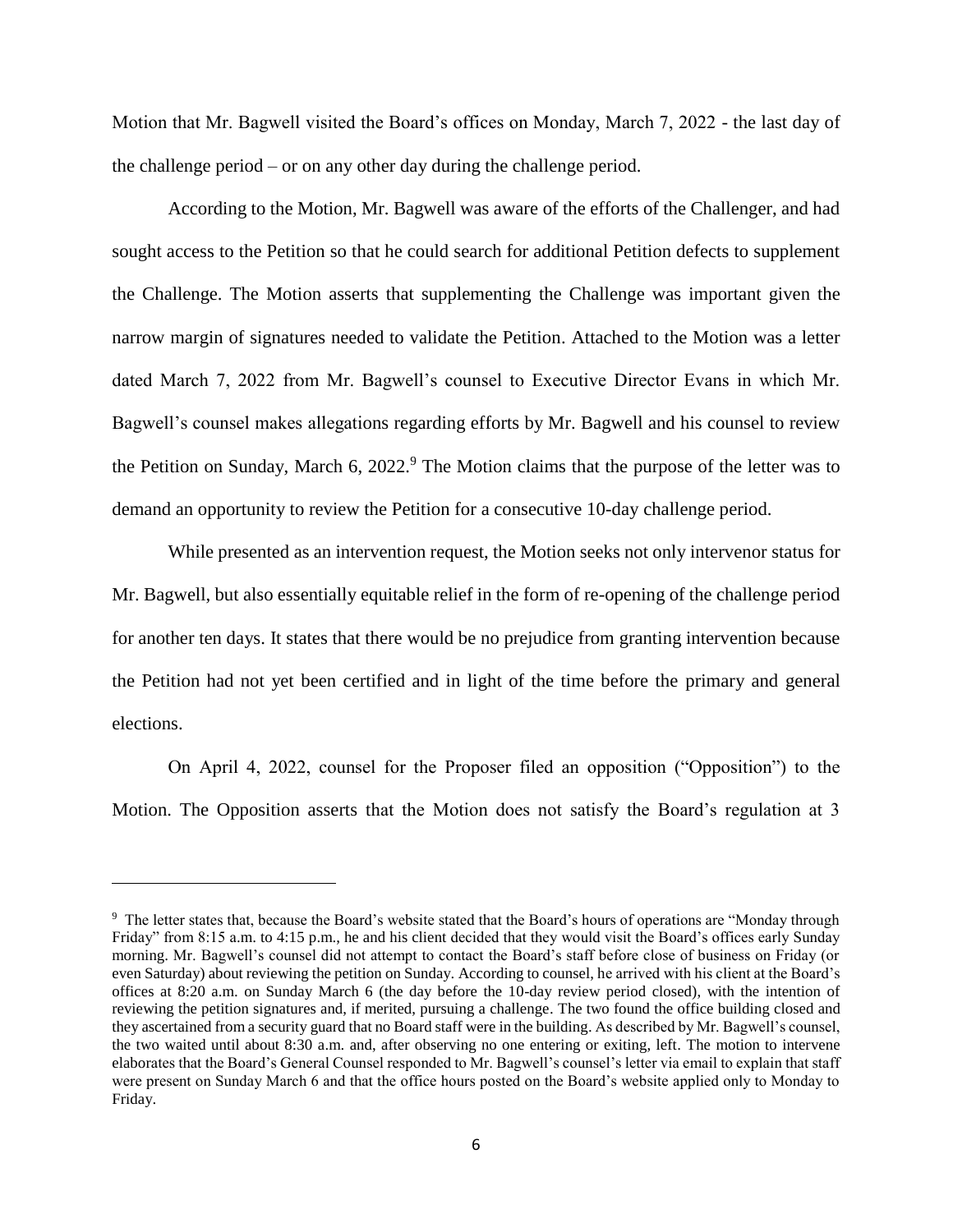D.C.M.R. § 414.1, which provides for intervention, upon timely application, when (1) unless the intervenor's interest is adequately protected by an existing party, the disposition of the action will impair or impede the intervenor's ability to protect an interest he has in the disposition of the action; or (2) the intervenor's claim or defense has a common question of law or fact with the pleadings).

Subsequently, the additional Ward 6 testing was completed and the report on the status of the Petition verification process was set for the Board's April 6 regular meeting. At that meeting, Executive Director Evans announced that the results of further testing of Ward 6 showed sufficient valid signatures for that ward. Accordingly, the Board found the Petition signatures to be numerically sufficient in five of the eight wards, and certified the Initiative for ballot access in the November 8, 2022 General Election, subject to the outcome of the Challenge as to Ward 2.<sup>10</sup>

In light of the resolution of the petition verification process, which resulted in the Challenge moving forward, the Board scheduled action on the Motion for its May 4, 2022, regularly scheduled meeting. At the May 4, 2022 meeting, the Board heard argument from Mr. Bagwell's counsel, Richard Bianco, as well as counsel for the Proposer and the Challenger. Mr. Bianco reiterated the position set forth in the Motion, and the Challenger's counsel voiced support for granting the Motion.<sup>11</sup> Counsel for the Proposer reiterated the position set forth in his Opposition. At the conclusion of the meeting, the Board went into executive session to consider the Motion.

 $\overline{a}$ 

 $10$  The Proposer had sought to have the Initiative placed on the June 21, 2022 Primary Election ballot, but that was not possible due to the unprecedented need to test the universe of Ward 6 signatures before a determination on ballot access could be reached.

 $<sup>11</sup>$  During argument, Mr. Bianco emphasized that there may have been other members of the public who were deprived</sup> of an opportunity to review the Petition because the Board's hours on Sunday, March 6 were not the same as its hours of operation Monday through Friday. Mr. Bianco, however, could point to no such person and we are not aware of any other member of the public who has claimed an inability to review the Petition.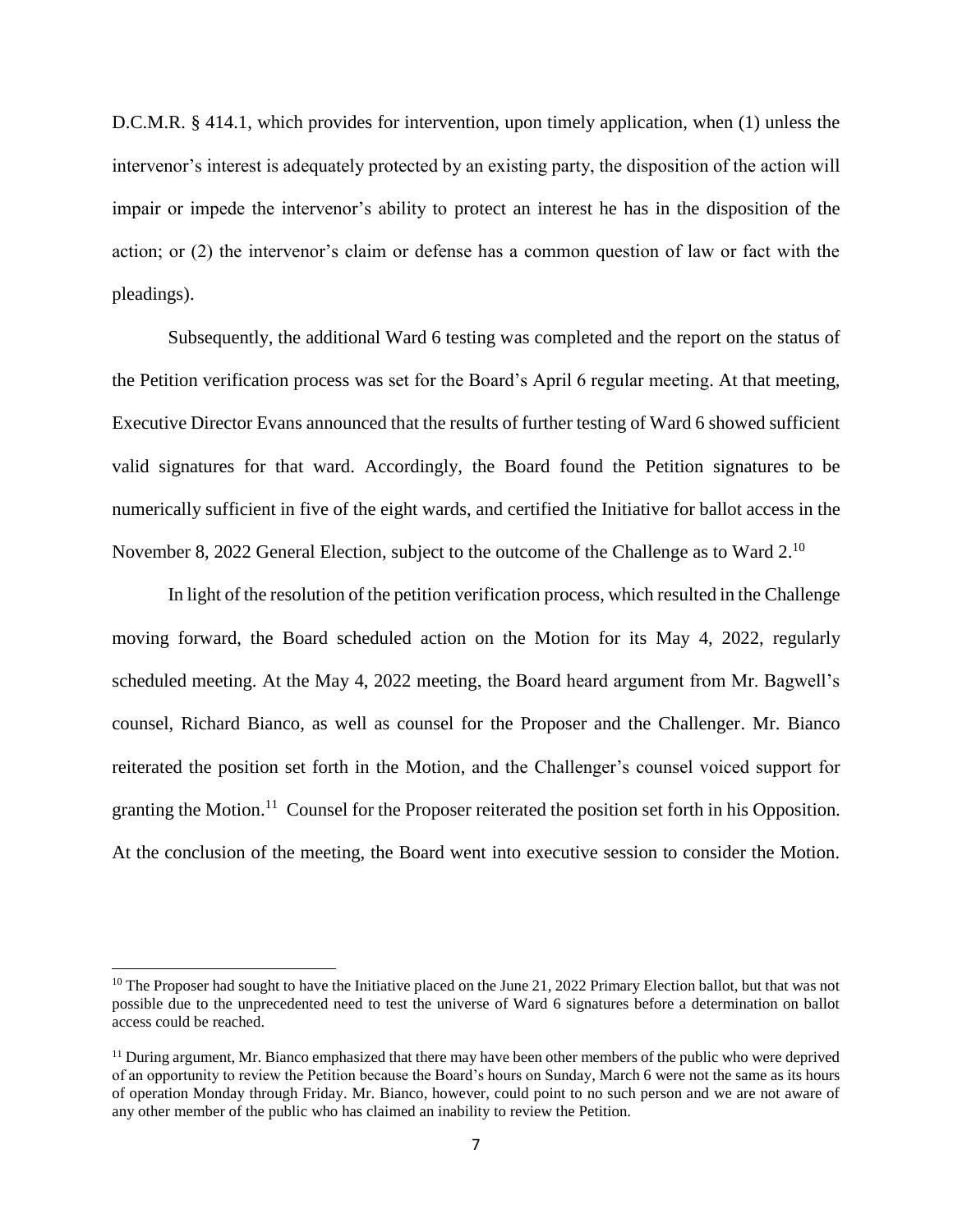The Board then reconvened on the record and announced that it was denying the Motion and that a written order memorializing the Board's decision would be issued subsequently.

#### **III. Discussion**

The Board's rules grant the Board discretion to allow intervention where a timely motion to intervene is filed under certain circumstances. 3 D.C.M.R. §§ 408.5 and 414.1. The relevant circumstances under the regulations are where (1) unless the intervenor's interest is adequately protected by an existing party, the disposition of the action will impair or impede the intervenor's ability to protect an interest he has in the disposition of the action; or (2) the intervenor's claim or defense has a common question of law or fact with the pleadings. 3 D.C.M.R. § 414.1(a) and (b) respectively.

As to the first ground for allowing intervention, the interests of Mr. Bagwell and of the Challenger are to show a sufficient number of invalid Petition signatures to cause the denial of ballot access. The Motion admits that Mr. Bagwell's intention behind seeking to review the Petition was not to file his own challenge but rather to supplement the Challenge. Motion at ¶ 16. Thus, the interests of the Challenger and Mr. Bagwell are "for all intents and purposes identical" and "[t]his is not a case where the absent party 'is without a friend in [the] litigation.'" *Dist. of Columbia v. American Univ*., 2 A.3d 175, 185 (D.C. 2010) (affirming decision to deny intervention where the intervenor's interest were adequately represented by an existing party and citing *inter alia Vale Props., Ltd. v. Canterbury Tales, Inc*., 431 A.2d 11, 15 (D.C.1981) (trial court may deny motion to intervene under Rule 24(a)(2) "when an existing party seeks the same ultimate objective as the [absent party]")). Accordingly, Mr. Bagwell should not be permitted to intervene under 3 D.C.M.R. § 414.1(a).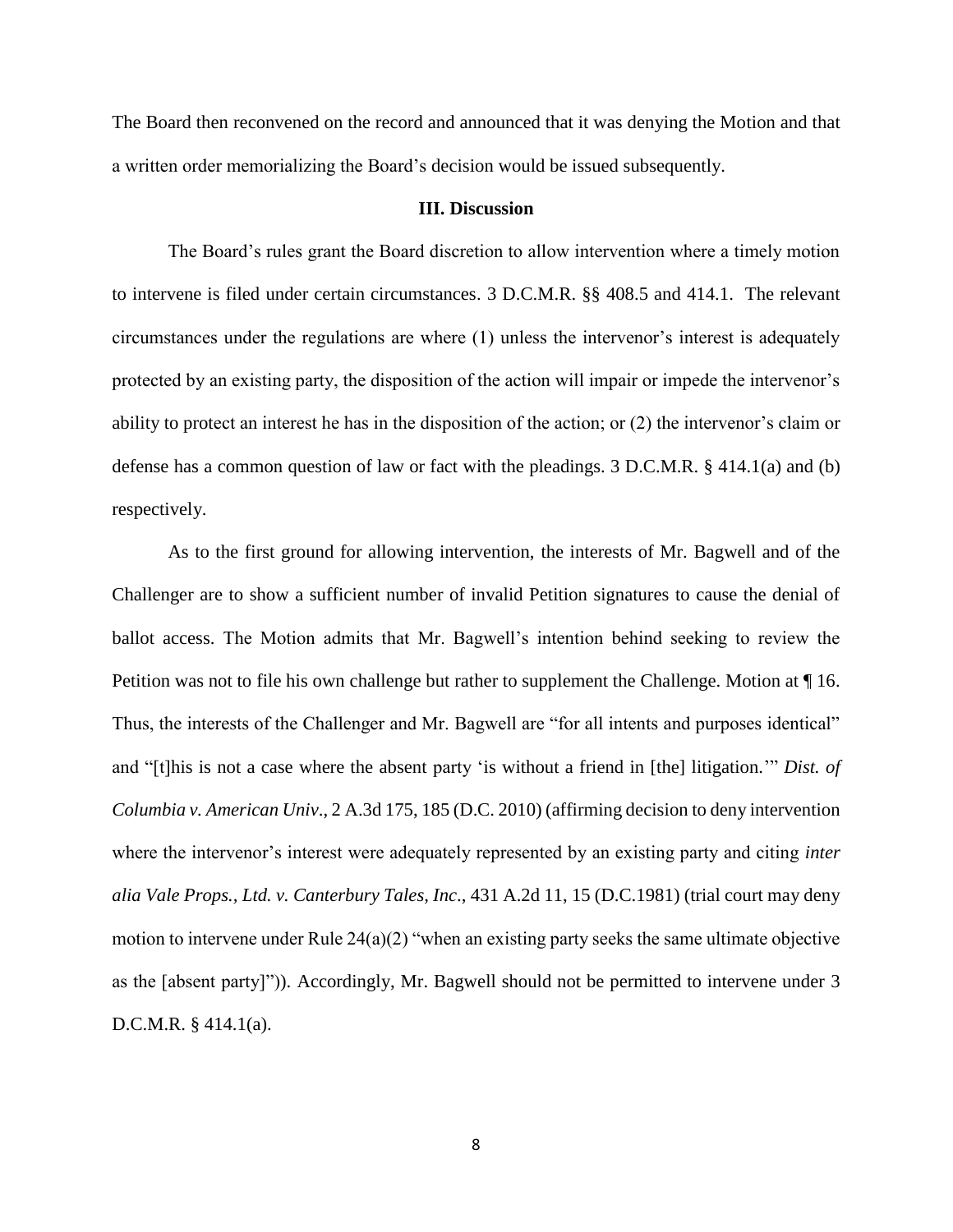As to the second ground for permitting intervention (*i.e*., that the intervenor's claim or defense has a common question of law or fact with the pleadings), the Motion does not specify the question of law or fact that Mr. Bagwell shares with the Challenger. Rather, the Motion makes clear that Mr. Bagwell seeks to re-open the challenge period, a claim not made by the Challenger. The Motion's claim is based on a new theory not argued by the Challenger. This is impermissible, however, as intervenors "may not broaden the scope of contested issues." *Dankman v. D.C. Bd. of Elections*, 443 A.2d 507, 516 (D.C. 1981). Accordingly, Mr. Bagwell cannot be permitted to intervene under 3 D.C.M.R. § 414.1(b) so that he can raise new issues related to re-opening the challenge period. $^{12}$ 

Finally, we note that an untimely motion to intervene *must* be denied. *See Emmco Ins. Co*. *v. White Motor Corp*., 429 A.2d 1385, 1386-387 (D.C. 1981) (addressing Super. Ct. Civ. R. 24(b)); *see also NAACP v. New York*, 413 U.S. 345 (1973). Timeliness is determined based on the length of the intervenor's delay; the reason for the delay; the stage to which the litigation had progressed when intervention was sought; the prejudice that the original parties may suffer if the application is granted; and the prejudice that the intervenor may suffer if its application is denied. *Emmco*, 429 A.2d at 1387. The review of a petition must be completed in a tight timeframe. Mr. Bagwell knew of his interest in intervention when the challenge period closed on March 7. Nevertheless, he waited until after the Board had spent weeks reviewing challenges to the Petition and had determined the Petition's sufficiency in seven of the eight wards to raise the issue of his being

 $\overline{a}$ 

 $12$  It is not the case that Mr. Bagwell was denied access to the Petition within the 10-day challenge period simply because Board staff was not present at the office at 8:15 a.m. on Sunday, May 6. In any event, and assuming for the sake of argument we could waive the statutory requirement of a single 10-day challenge period, because the Board's offices were, in fact, open to the public for more than the minimum 10-day challenge period, Mr. Bagwell and his counsel's unsuccessful efforts to access the Board's offices prior to 8:42 on Sunday morning and their decision to forgo taking advantage of the additional day for reviewing the Petition on Monday, March 7, or to have attempted to review the Petition at any other time would be insufficient to entitle Mr. Bagwell to an equitable-type remedy of another 10-day challenge period.